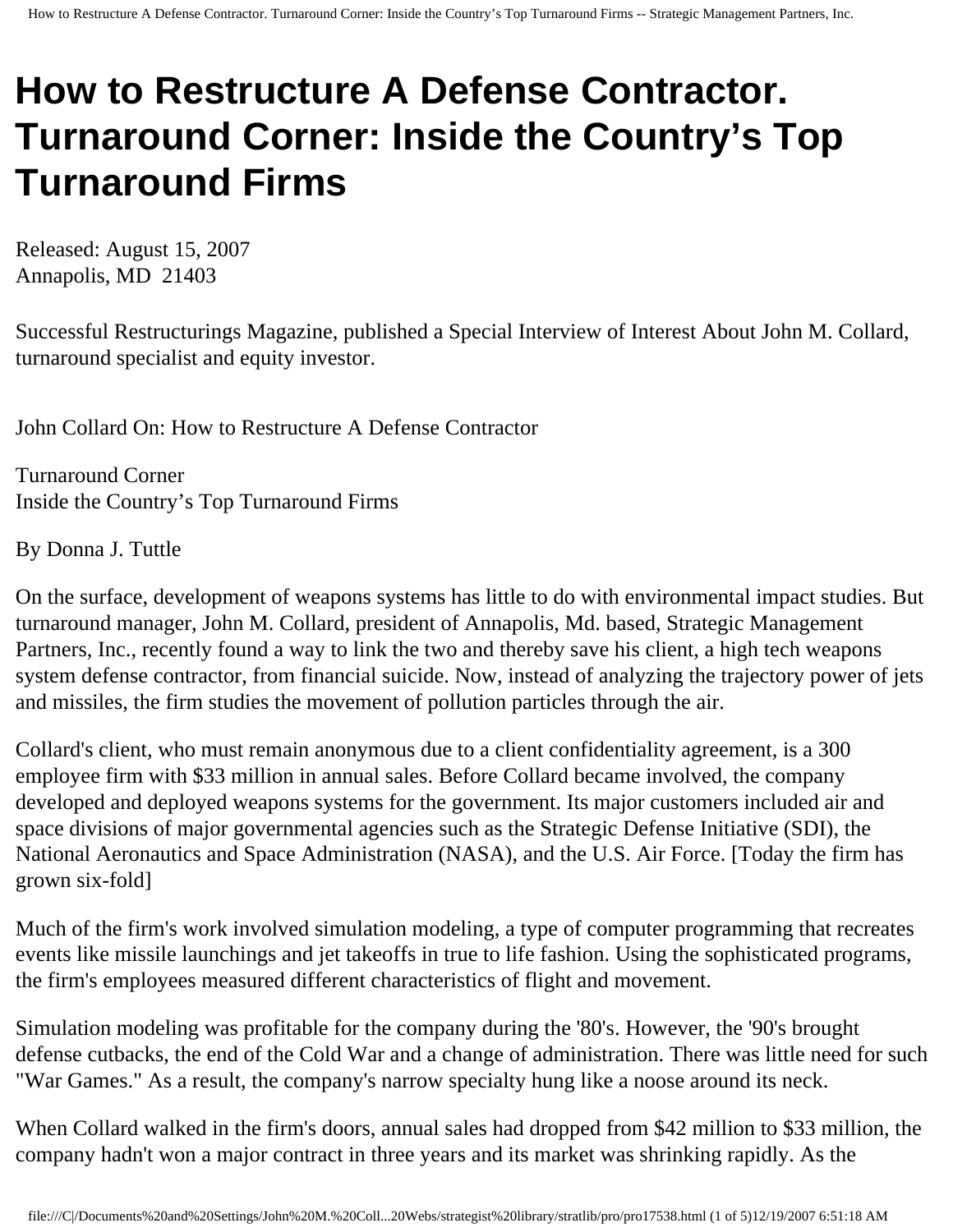company's profit margins became smaller, it increased its bidding prices -- making it even less competitive in contests for major contracts.

In assessing the firm, Collard, who specializes in defense conversion, pinpointed two other signs of trouble common to ailing defense contractors. First, the company's backlog of contracts was eroding.

"In federal contracting circles, companies live by their backlog," Collard said. "For example, say the company wins a five year, \$10 million contract. The first year into the contract, it may only have been paid \$2 million. That means the firm still has an \$8 million backlog."

Second, the company's bid and proposal (B&P) fund, the pool of money it uses to research and prepare bid proposals for new contracts, was deteriorating. "Not only was the company coming to the end of its rope on old contracts, it also had limited funds to go out and get new ones," Collard said.

Collard and management spent the majority of their time trying to pinpoint a service or product that could project the company into the commercial market. The company finally realized its core strength was measuring the movement of objects through space • but those objects didn't have to be defense related.

Collard suggested his client try to cash in on the environmental boom. "I figured they could analyze how particles of pollution float and move through the air. They told me I was crazy. After meetings with the Environmental Protection Agency (EPA) and some review of upcoming legislation, the company started to realize that maybe I wasn't crazy," Collard said.

Within the first six months of applying its expertise to the environmental industry, Collard's client won three major contracts. Today, its possibilities seem endless. The company can go after contracts to identify radiation levels coming from nuclear reactor chimneys; contracts to measure the forces of weather patterns; and contracts to examine the movement of acid rain particles. And with the flood of EPA legislation requiring commercial business to identify and measure the pollutions they generate, the company's fortunes seem secure.

While company turnarounds in other industries almost always call for a restructuring of the balance sheet, that is not the case in the defense or federal contracting industry.

"In most every turnaround case, crisis managers say 'Restructure the balance sheet. Lay off people,"' Collard said. "Those tactics don't work in the defense contractor industry. With defense contractors, there usually are not a lot of assets. Their balance sheet is not very complicated. Usually, they rent a place and hire lots of people, but they don't have a lot of debt or suppliers. So the main step in converting them to new marketplaces is to build a strong selling function."

Once Collard helped this weapons systems client build a selling function and identify a new market, there was no need to retool • the firm continued to use its old equipment. Collard then consolidated seven of the firm's divisions into three including one that now deals with government testing and evaluation, one that performs studies and research and one that is developing the environmental aspect of the firm, which management believes will eventually account for about 50 percent of the firm's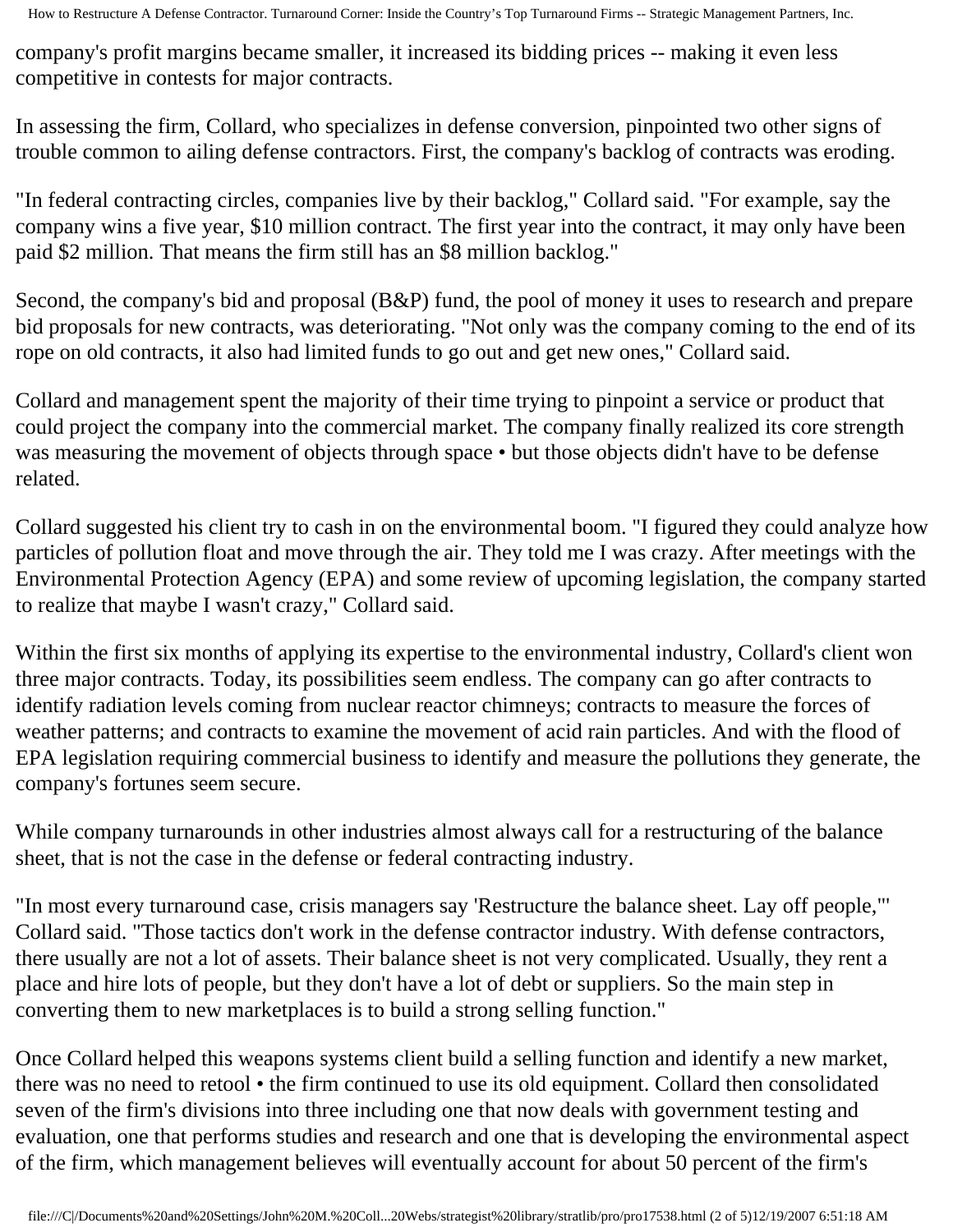How to Restructure A Defense Contractor. Turnaround Corner: Inside the Country's Top Turnaround Firms -- Strategic Management Partners, Inc.

business.

What follows are Collard's recommendations to crisis managers with clients in the defense contracting or federal contracting industry.

Put a sales force in place.

"Many defense companies and federal contractors don't have a sales force," Collard said. "In government contracting, commissioned salespeople are not an allowable cost. Firms are so used to responding to requests for proposals (RFPs). To survive in the commercial market, companies must build a strong selling function."

Use subcontractors to meet employment needs of big contracts.

"Many defense firms get into this almost chicken and egg scenario... They wonder how they can win big contracts without having a large employment pool; then they worry if they can afford the employees if they don't get the contract," Collard said. "By forming alliances with subcontractors, companies can keep their personnel costs down. While many firms hate to give part of the contract money away to subcontractors, they really are saving money because they're not paying annual salaries and overhead costs for that many permanent employees."

Put a Bid Information Review (BIR) process in place.

"The salespeople don't always ask the hard questions," Collard said. "The BIR process is structured with between 40 and 100 questions that force the salespeople to ask specifics of the company/agency seeking contractors. Often the best thing the BIR can do is let the company know if the contract isn't a good match for it. It also helps salespeople get a real feel for what the company issuing the contract really wants. From that, they can figure out how to differentiate from the others who are bidding."

Look beyond the company's major product for new sources of revenue.

"Most people limit their thinking and assume they have to deliver the same product in the same way to a new marketplace," Collard said. "If the company makes airplanes for the defense industry and suddenly finds that with defense cutbacks, a shrinking commercial market and limited global market, they think they're doomed. Often, they're not. They have subcomponents of that airplane that are very marketable •guidance systems, fuel systems, tracking systems, electronic systems. They just have to study new marLets and applications."

For example, Collard said, one of his clients worked in the military specifications field • an area that requires high tolerance equipment with a low margin for error • like the Hubble Space Telescope. Faced with financial difficulties, the company didn't know where to look for new markets. Collard suggested that they work at a lesser tolerance level • making products that were high tech, but that didn't necessarily meet military specifications. "Then there's less spoilage. It doesn't take as much time. The cost goes down. And the company is able to compete elsewhere."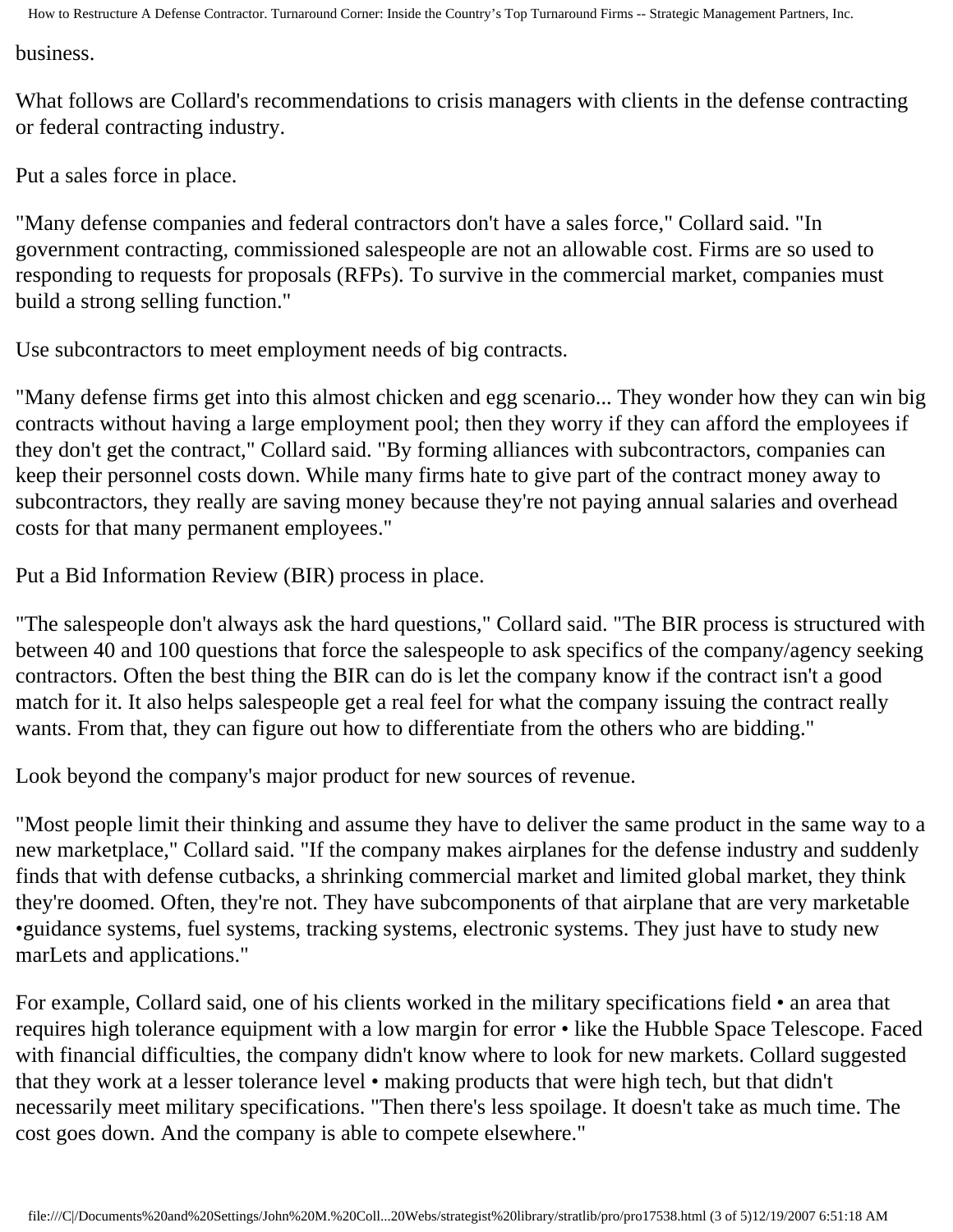Review the company's old bid files.

"Firms spend millions of dollars developing and researching technology to meet bid specifications," Collard said. "Then, if they don't get the bid, they forget about their work. Maybe the piece of technology wasn't fast enough or accurate enough for that particular bid, but it may have application in the commercial market.

Sometimes It's Who You Know That Counts

The conversion to a peace time economy is forcing many companies into a battle for increased sales, said John M. Collard, an Annapolis, Md. turnaround specialist. Many defense contractors and firms think they can simply jump into the commercial or international markets without changing the way they do business. That, Collard said, usually is fatal. He continued "You must often change the culture of your company to be successful in new markets."

"In the commercial market, you may be providing exactly what the buyer needs, but the buyer may suddenly decide he or she doesn't like your tie. And by the way, one of your competitors may have a similar, yet inferior product, but it's starting to look better than yours because your competitor has had the buyer out on the golf course," Collard said.

Collard's advice: Relationships mean everything in the commercial market, and they are maintenanceintensive. "Performance under pressure is the key to survival here," he said.

Reference: [Library: John Collard On: How to Restructure A Defense Contractor](http://members.aol.com/jmcollard/ssr.html)

[www.StrategistLibrary.com](http://www.strategistlibrary.com/)

[www.StrategicMgtPartners.com](http://www.strategicmgtpartners.com/)

## About Collard

John M. Collard, is Chairman of Annapolis, Maryland-based Strategic Management Partners, Inc. (410- 263-9100, [www.StrategicMgtPartners.com](http://www.strategicmgtpartners.com/) ), a nationally recognized turnaround management firm specializing in interim executive leadership, asset recovery, and investing in underperforming companies. He is Past Chairman of the Turnaround Management Association, a Certified Turnaround Professional, and brings 35 years senior operating leadership, \$85M asset recovery, 40+ transactions worth \$780M+, and \$80M fund management expertise to run troubled companies, and advise company boards, litigators, institutional and private equity investors.

[www.StrategicMgtPartners.com](http://www.strategicmgtpartners.com/)